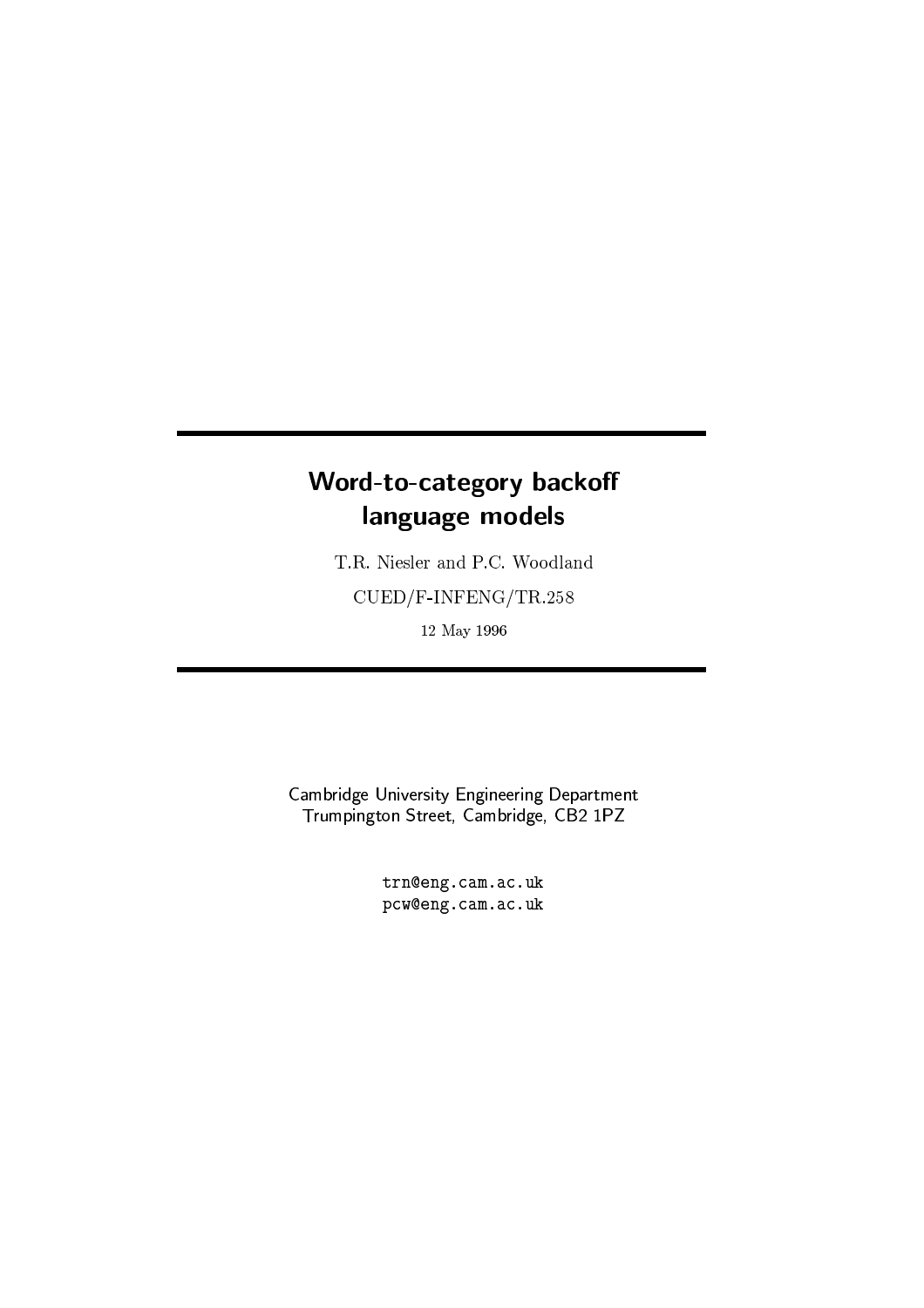# -

A language model combining word-based and category-based *n*-grams within a backoff framework is presented. Word *n*-grams conveniently capture sequential relations between particular words, while the category-model, which is based on part-of-speech classifications and allows ambiguous category membership, is able to generalise to unseen word sequences and therefore appropriate in backoff situations. Experiments on the LOB, Switchboard and WSJ0 corpora demonstrate that the technique greatly improves language model perplexities for sparse training sets, and offers significantly improved complexity versus performance tradeoffs when compared with standard trigram models.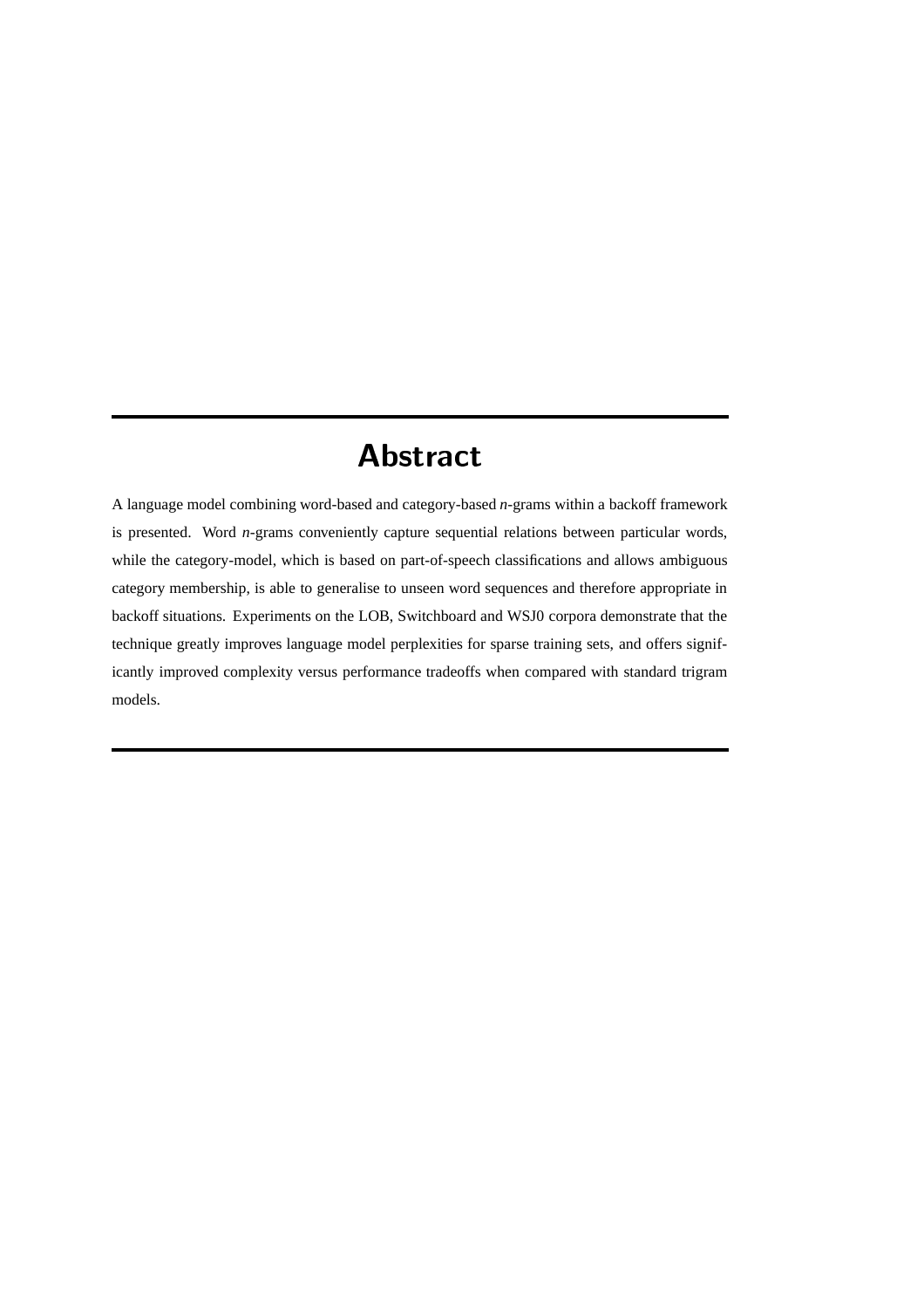# $-$  -box  $-$  -box  $-$  -box  $-$  -box  $-$  -box  $-$  -box  $-$  -box  $-$  -box  $-$  -box  $-$  -box  $-$

|    | 3. Approximate model 200 minimum contractor contractor contractor contractor contractor contractor contractor contractor contractor contractor contractor contractor contractor contractor contractor contractor contractor co      |  |
|----|-------------------------------------------------------------------------------------------------------------------------------------------------------------------------------------------------------------------------------------|--|
|    |                                                                                                                                                                                                                                     |  |
|    |                                                                                                                                                                                                                                     |  |
|    |                                                                                                                                                                                                                                     |  |
|    | 5. Model building procedure <i>manufacture contained to model</i> building procedure                                                                                                                                                |  |
|    |                                                                                                                                                                                                                                     |  |
|    | 6.1. LOB corpus (a) and the contract of the contract of the contract of the contract of the contract of the contract of the contract of the contract of the contract of the contract of the contract of the contract of the co      |  |
|    |                                                                                                                                                                                                                                     |  |
|    |                                                                                                                                                                                                                                     |  |
| 7. | Summary and conclusion <i>matures in the contract of series</i> and conclusion of series and series of series of series of series of series of series of series of series of series of series of series of series of series of seri |  |
|    |                                                                                                                                                                                                                                     |  |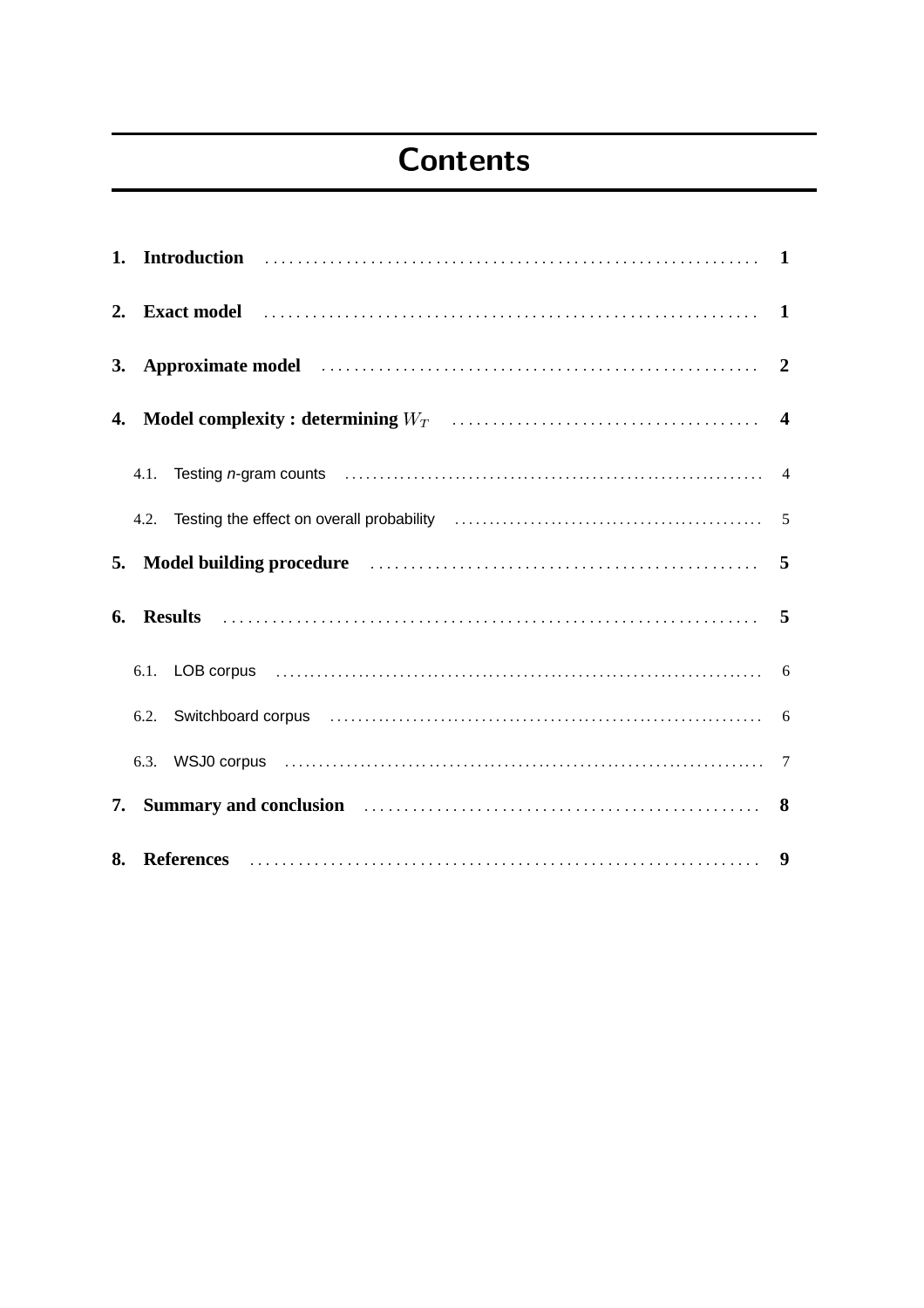# **1. INTRODUCTION**

Language models using word-categories are intrinsically more compact and better at generalising to unseen word sequences than their word-based counterparts. Despite this, word-based models continue to deliver superior performance by capturing sequential relationships between particular words, and remain the mainstay of state-of-the-art large-vocabulary speech recognition systems. This report presents a technique attempting to retain the advantages of each approach by allowing backoffs to take place from word- to category-based *n*-gram probability estimates.

The category-based component of the combined model is based on variable-length word-category *n*-grams<sup>1</sup> [3], and in this work the categories correspond to part-of-speech classifications as defined in the LOB corpus[1]. Words may belong to multiple categories, and consequently the model bases its probability estimates on a set of possible classifications of the word history into category sequences. Each such classification has an associated probability, and is updated recursively for each successive word in a sentence during operation of the model. The word based *n*-gram language model component employs the Katz back-off in conjunction with Good-Turing discounting [2].

# **2. EXACT MODEL**

Consider the following language model<sup>2</sup>, which backs off from a word- to a category-based probability estimate :

$$
P_{wc}(w \mid \Phi_c) = \begin{cases} P_w(w \mid \Phi_w) & if w \in W_T(\Phi_w) \\ \beta(\Phi_c) \cdot P_c(w \mid \Phi_c) & otherwise. \end{cases}
$$
 (1)

where :

- $\bullet$  w is the word for which we would like to estimate the probability of occurrence.
- $\bullet$   $\Phi_w$  is the word-history upon which the probability estimate of the word-based *n*-gram language model is based, referred to the **word-level context** hereafter. For a bigram it is the preceding word, and for a trigram the preceding two words.
- $\bullet$   $\Phi_c$  is the word history and associated set of category history equivalence-class postulates upon which the probability estimate of the category-based model is based, termed the **category-level context** hereafter. Due to the recursive nature in which the category history equivalence class postulates are maintained [3], the category-level context is in general only completely defined by the entire word history (i.e. to the beginning of the current sentence). Thus the number of category-level contexts is potentially huge, and the mapping from  $\Phi_w$  to  $\Phi_c$  is one-to-many.
- $P_w(w | \Phi_w)$  is the probability estimate for w obtained from the word-based language model.
- $P_c(w | \Phi_c)$  is the corresponding probability obtained from the category-based language model.
- $\bullet$   $W_T(\Phi_w)$  is the set of words in word-context  $\Phi_w$  for which the word-model estimates will be used, backoffs occurring in other cases.
- $\bullet$   $\beta$  ( ) is the backoff weight,  $\beta$  ( ) > 0.

The estimate (1) has been designed to employ word *n*-grams to capture significant sequential dependencies between particular words, while the category-based component models less frequent word combinations. From the requirement `

$$
\sum_{\forall w} P_{wc}(w \mid \Phi_c) = 1.0 \quad \forall \Phi_c \tag{2}
$$

it follows from (1) that

$$
\beta(\Phi_c) = \frac{1.0 - \sum_{\forall w \in W_T} P_w(w \mid \Phi_w)}{1.0 - \sum_{\forall w \in W_T} P_c(w \mid \Phi_c)}
$$
\n(3)

<sup>1</sup>Referred to as "**varigram**" models hereafter.

<sup>2</sup> to be denoted by the abbreviation "**WTCBO**" hereafter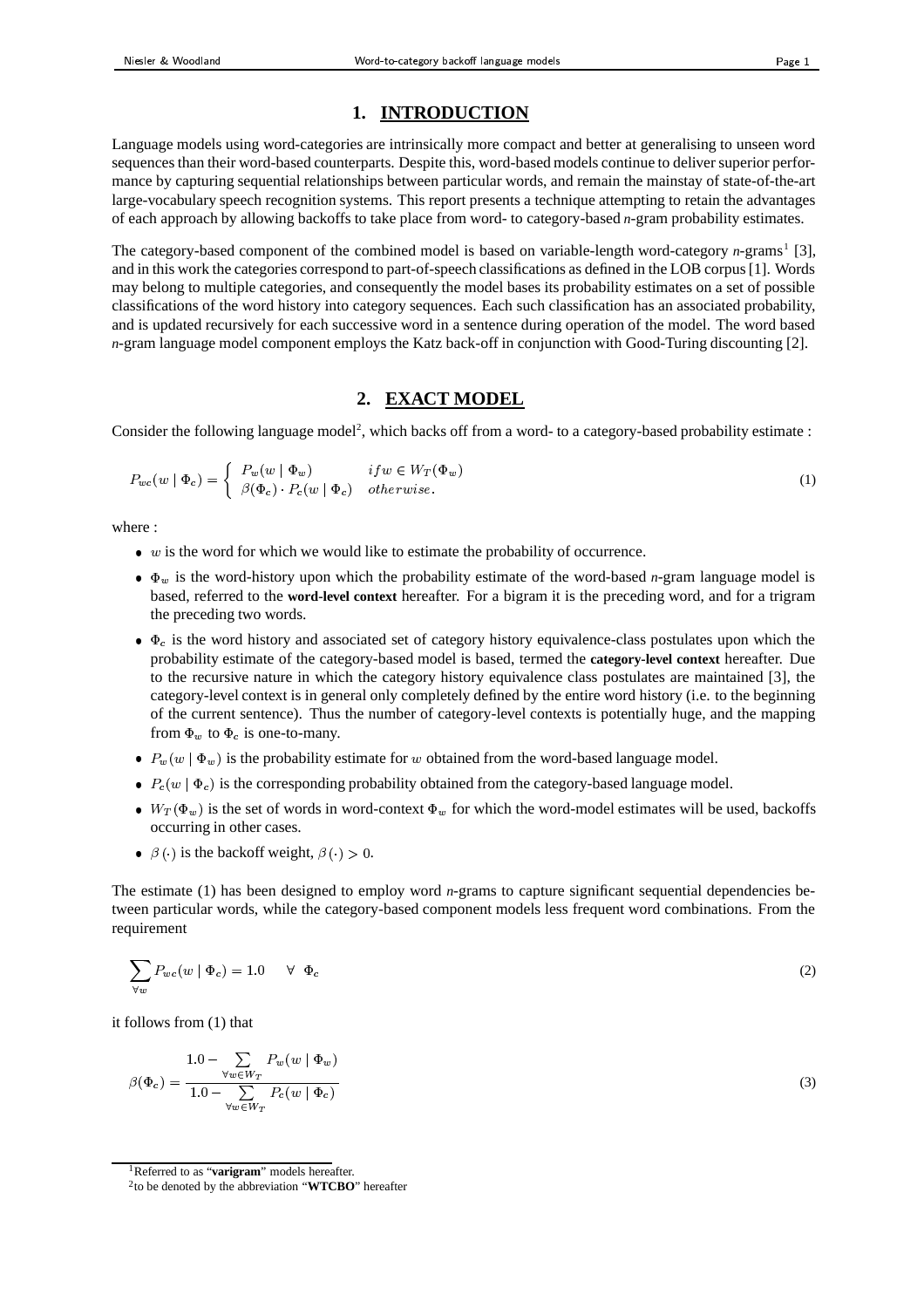### **3. APPROXIMATE MODEL**

Due to the large number of different possible  $\Phi_c$  used by the category model, precalculation of  $\beta(\cdot)$  according to equation (3) is not feasible. It would be more convenient to obtain backoff constants for every word-level context instead, but the dependence of the denominator of (3) upon  $\Phi_c$  does not permit this, since it is not uniquely fixed by the word-level context. Run-time calculation of  $\beta(\cdot)$  using equation (3) increases the computational complexity of a probability calculation within any particular context by a factor or approximately  $W_T$  in comparison with a model for which these parameters are precalculated, and thus represents a significant computational burden. To circumvent this, we note that the category-level context is most strongly influenced by the most recent words, and hence make the approximation :

$$
P_c(w \mid \Phi_c) \simeq P_c(w \mid \hat{\Phi}_c) \tag{4}
$$

where  $\hat{\Phi}_c$  is the the category-level context corresponding to  $\Phi_w$  when assuming no prior knowledge of the words preceding  $\Phi_w$ . Note that there is a unique  $\hat{\Phi}_c$  for each  $\Phi_w$ , so that we may define:

$$
\hat{P}_c(w \mid \Phi_w) \stackrel{def}{=} P_c(w \mid \hat{\Phi}_c) \qquad \text{for } \Phi_w \to \hat{\Phi}_c \tag{5}
$$

and therefore we approximate the backoff weights by

$$
\beta(\Phi_c) \simeq \beta(\hat{\Phi}_c) = \beta(\Phi_w) \qquad \text{for} \ \ \Phi_w \to \hat{\Phi}_c \tag{6}
$$

$$
\beta(\Phi_w) = \frac{1.0 - \sum_{\forall w \in W_T} P_w(w \mid \Phi_w)}{1.0 - \sum_{\forall w \in W_T} \hat{P}_c(w \mid \Phi_w)}
$$
\n(7)

This choice of  $\beta(\cdot)$  in general no longer satisfies (2) however, and so we adjust the backoff model (1) as follows :

$$
P_{wc}(w \mid \Phi_c) = \begin{cases} P_w'(w \mid \Phi_c) & \text{if } w \in W_T(\Phi_w) \\ \beta \left( \Phi_w \right) \cdot P_c(w \mid \Phi_c) & \text{otherwise.} \end{cases} \tag{8}
$$

where  $P'_w(w | \Phi_c)$  is some approximation of  $P_w(w | \Phi_w)$ . Now for (2) to be satisfied, it follows from (8) that:

$$
\sum_{\forall w \in W_T} P'_w(w | \Phi_c) = (1 - \beta(\Phi_w)) + \beta(\Phi_w) \cdot \sum_{\forall w \in W_T} P_c(w | \Phi_c)
$$
\n(9)

so we may choose to define

$$
P'_{w}(w \mid \Phi_{c}) \stackrel{def}{=} k(w \mid \Phi_{w}) \cdot (1 - \beta(\Phi_{w})) + \beta(\Phi_{w}) \cdot P_{c}(w \mid \Phi_{c}) \tag{10}
$$

where, in order to satisfy (9) we require that

$$
\sum_{\forall w \in W_T} k(w \mid \Phi_w) = 1.0 \tag{11}
$$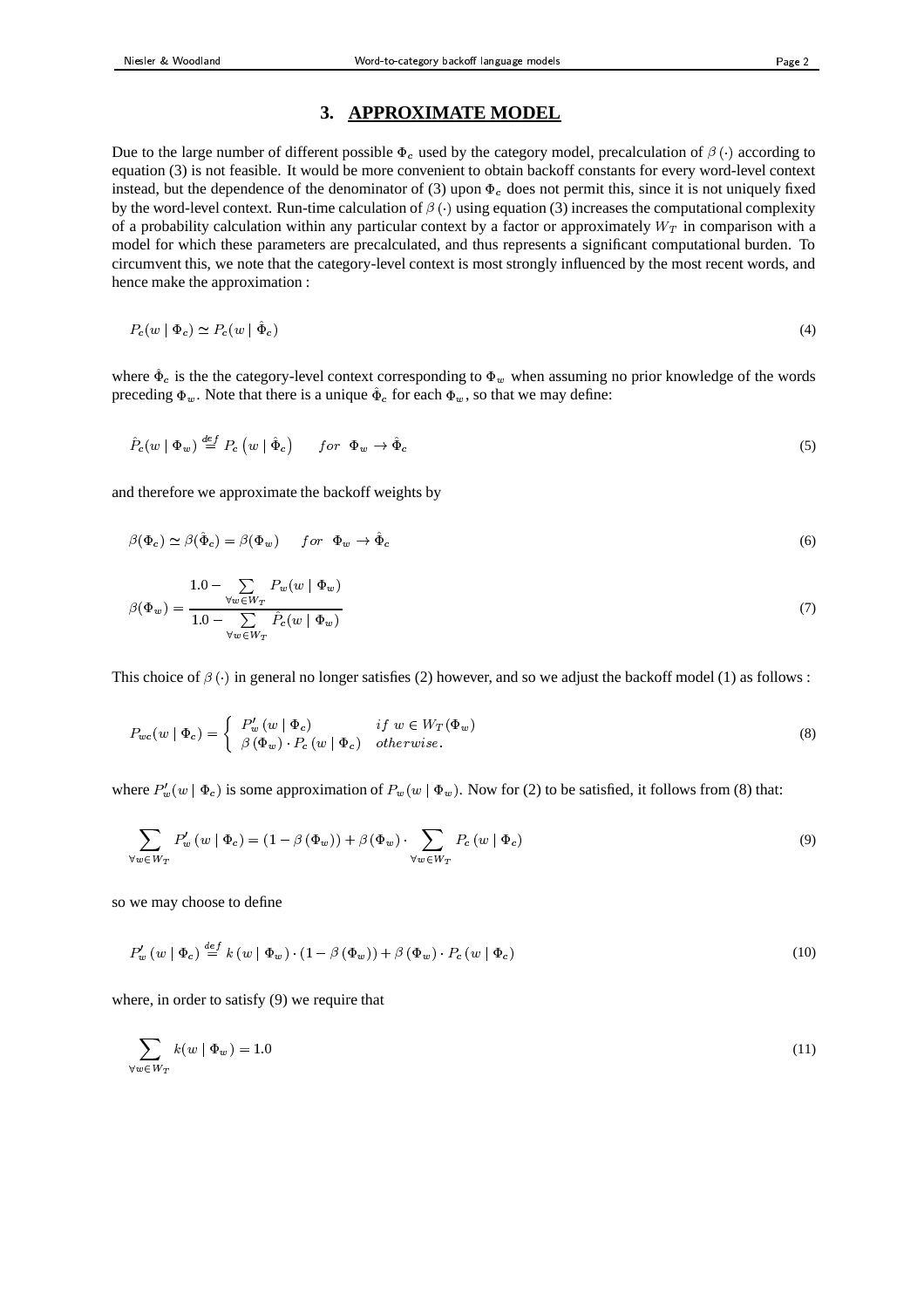The quantity  $(1 - \beta(\Phi_w))$  may be interpreted as a probability mass which must be distributed among the elements of  $W_T$  by a suitable choice of  $k(w | \Phi_w)$ . The adopted approach is to distribute this mass using the ratio

$$
\frac{P_w(w | \Phi_w)}{\sum_{\forall w \in W_T} P_w(w | \Phi_w)}
$$
\n(12)

and therefore distribute probability mass to *n*-grams approximately in the same proportion as the word-based language model. Proceeding from (10), (12), and employing the approximation (5) we are lead to require :

$$
\frac{k(w \mid \Phi_w) \cdot (1 - \beta(\Phi_w)) + \beta(\Phi_w) \cdot \hat{P}_c(w \mid \Phi_w)}{1 - \beta(\Phi_w) + \beta(\Phi_w) \cdot \sum_{\forall w \in W_T} \hat{P}_c(w \mid \Phi_w)} = \frac{P_w(w \mid \Phi_w)}{\sum_{\forall w \in W_T} P_w(w \mid \Phi_w)}\tag{13}
$$

from which it follows that

$$
\alpha(w \mid \Phi_w) = \left(1 - \beta(\Phi_w) + \beta(\Phi_w) \cdot \sum_{\forall w \in W_T} \hat{P}_c(w \mid \Phi_w)\right) \cdot \frac{P_w(w \mid \Phi_w)}{\sum_{\forall w \in W_T} P_w(w \mid \Phi_w)} - \beta(\Phi_w) \cdot \hat{P}_c(w \mid \Phi_w)
$$
(14)

where

$$
\alpha \left( w \mid \Phi_w \right) = k(w \mid \Phi_w) \cdot \left( 1 - \beta(\Phi_w) \right) \tag{15}
$$

It is easy to show that, for this choice of  $k(w | \Phi_w)$ , equation (11) holds. Furthermore, as

$$
\hat{P}_c(w \mid \Phi_w) \Rightarrow P_c(w \mid \Phi_c) \tag{16}
$$

we find that

$$
P'_{w}(w | \Phi_{c}) \Rightarrow \left(1 - \frac{\frac{1}{\forall w \in W_{T}} P_{w}(w | \Phi_{w})}{1 - \sum_{\forall w \in W_{T}} P_{c}(w | \Phi_{c})} + \frac{\frac{1}{\forall w \in W_{T}} P_{w}(w | \Phi_{w})}{1 - \sum_{\forall w \in W_{T}} P_{c}(w | \Phi_{c})} \cdot \sum_{\forall w \in W_{T}} P_{c}(w | \Phi_{c})\right) \cdot \left(\frac{P_{w}(w | \Phi_{w})}{\sum_{\forall w \in W_{T}} P_{w}(w | \Phi_{w})}\right)
$$
  
= 
$$
\left(1 - \left(\frac{1 - \sum_{\forall w \in W_{T}} P_{w}(w | \Phi_{w})}{1 - \sum_{\forall w \in W_{T}} P_{c}(w | \Phi_{c})}\right) \cdot \left(1 - \sum_{\forall w \in W_{T}} P_{c}(w | \Phi_{c})\right)\right) \cdot \frac{P_{w}(w | \Phi_{w})}{\sum_{\forall w \in W_{T}} P_{w}(w | \Phi_{w})}
$$
  
= 
$$
P_{w}(w | \Phi_{w})
$$

which means that the approximate backoff (8) converges to the exact backoff (1) as the estimates  $\hat{P}_c(w | \Phi_w)$ approach the exact values  $P_c(w | \Phi_c)$ .

Finally, although equation (14) guarantees

$$
P_w'(w \mid \Phi_c) > 0 \tag{17}
$$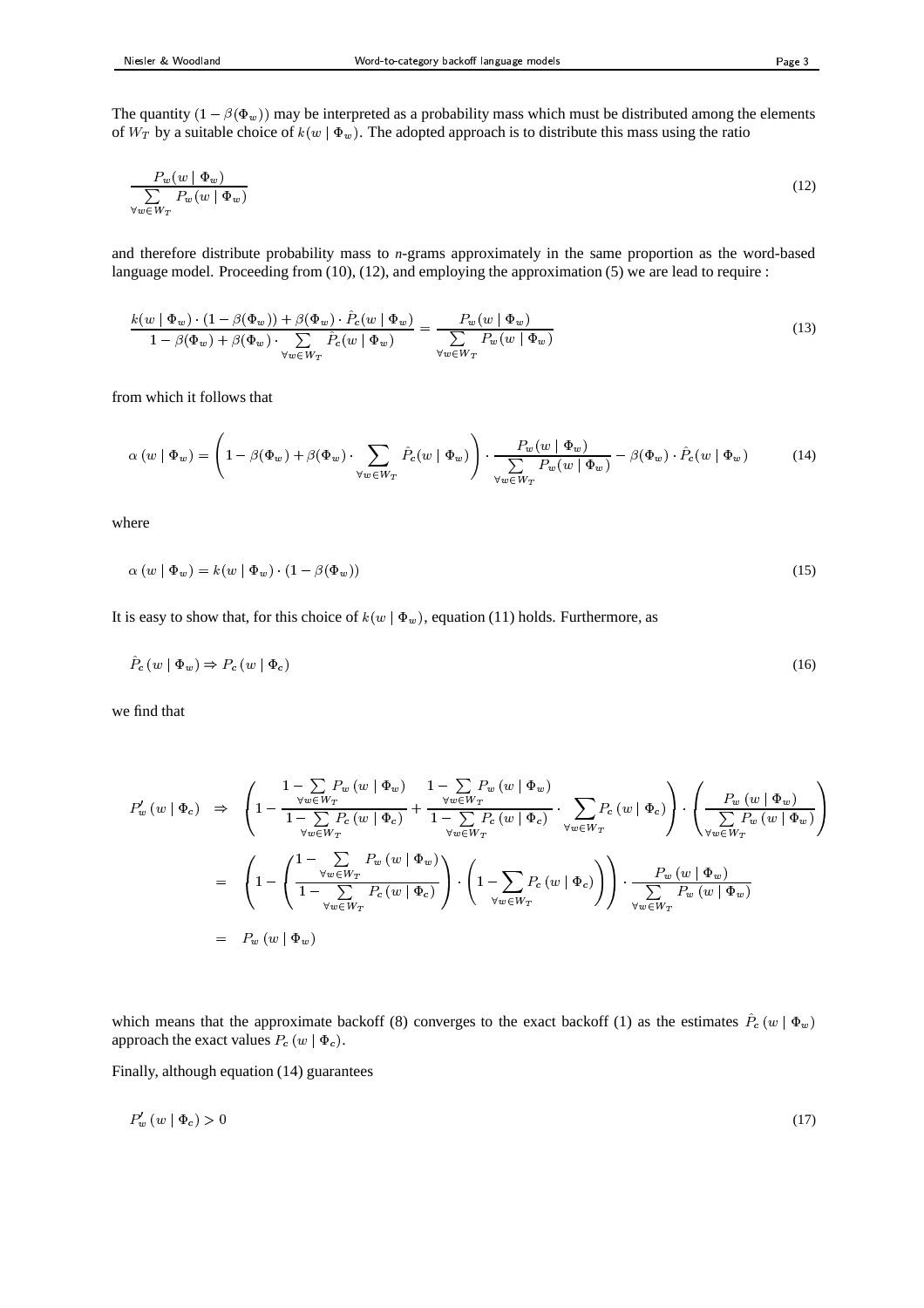when the approximation (4) is perfect, it does not do so in general. In order to guarantee (17) it is sufficient to require:

$$
\alpha(w \mid \Phi_w) \le 0 \tag{18}
$$

so that, using equation (14) it follows that:

$$
\beta(\Phi_w) \ge \frac{P_w(w \mid \Phi_w)}{\hat{P}_c(w \mid \Phi_w) \cdot \left(\sum_{\forall w \in W_T} P_w(w \mid \Phi_w)\right) + P_w(w \mid \Phi_w) \cdot \left(1 - \sum_{\forall w \in W_T} \hat{P}_c(w \mid \Phi_w)\right)}
$$
(19)

While calculating  $\beta(\Phi_w)$ , the equality in equation (19) should be enforced whenever the inequality is violated. Referring back to equation (15), this is equivalent to demanding the probability mass distributed to each word to be positive. In practice, this adjustment is required infrequently.

The use of the estimates  $\hat{P}_c(\cdot)$  allows the backoff constants  $\alpha(w | \Phi_w)$  and  $\beta(\Phi_w)$  to be precalculated, making the model (8) significantly more computationally efficient than the exact model (1), while continuing to employ in backoff situations the probabilities delivered by the category model.

## **4. MODEL COMPLEXITY : DETERMINING**

Thus far it has been assumed that, for each word-level context  $\Phi_w$ , a set of words  $W_T$  has been established for which probabilities will be calculated according to the word-based language model. An obvious choice for  $W_T$ would be the set of all words seen within the context  $\Phi_w$  in the training set. Denote this choice by  $W_T$ , and note that when  $W_T = \mathbf{W}_T$ , backing-off occurs only for truly unseen events.

The approach taken here however has been to reduce the size of  $W_T$  by eliminating words whose presence do not afford the word-based model much predictive power in relation to the category-based model. Since this process eliminates *n*-grams from the word-based model component, it allows the complexity of the WTCBO language model to be reduced. Note that since the complexity of the category-based component does not change, it sets the minimum overall complexity<sup>3</sup>.

The reduction of the number of words in  $W_T$  has been accomplished in two ways, both leading to similar results.

#### **4.1. Testing** *n***-gram counts**

Consider a word w which has been seen in in context  $\Phi_w$  a total of  $N(w | \Phi_w)$  times and denote the number of times the context  $\Phi_w$  itself was seen by  $N(\Phi_w)$ . Based on the category-model probability estimate  $\hat{P}_c(w | \Phi_w)$ , the number of times we would expect to see  $w$  in  $\Phi_w$  is

$$
\hat{N}_c(w \mid \Phi_w) = \hat{P}_c(w \mid \Phi_w) \cdot N(\Phi_w) \tag{20}
$$

Assuming words to occur independently within each context, thus exhibiting a binomial distribution, the variance on the count  $N(w | \Phi_w)$  is :

$$
\sigma^{2}(w \mid \Phi_{w}) = \hat{P}_{c}(w \mid \Phi_{w}) \cdot (1 - \hat{P}_{c}(w \mid \Phi_{w})) \cdot N(\Phi_{w}) \tag{21}
$$

Using the normal approximation of the binomial distribution, we determine whether the actual count  $N(w | \Phi_w)$ exceeds the expected count  $\hat{N}_c(w | \Phi_w)$  by a certain fraction  $\delta$  with a certain confidence  $\eta$  by testing whether

$$
N(w | \Phi_w) - (1 + \delta) \cdot \tilde{N}_c(w | \Phi_w) > \eta \cdot \sigma(w | \Phi_w)
$$
\n
$$
(22)
$$

where w is retained in  $W_T$  when the test succeeds. In practice the value of  $\eta$  is fixed (e.g. to 2.33 for 1% or 1.645 for 5% confidence levels), and the value of  $\delta$  is varied to control the size of  $W_T$ .

<sup>3</sup>The complexity of the WTCBO model is taken to be the sum of the total number of *n*-grams in the word- and category-based components.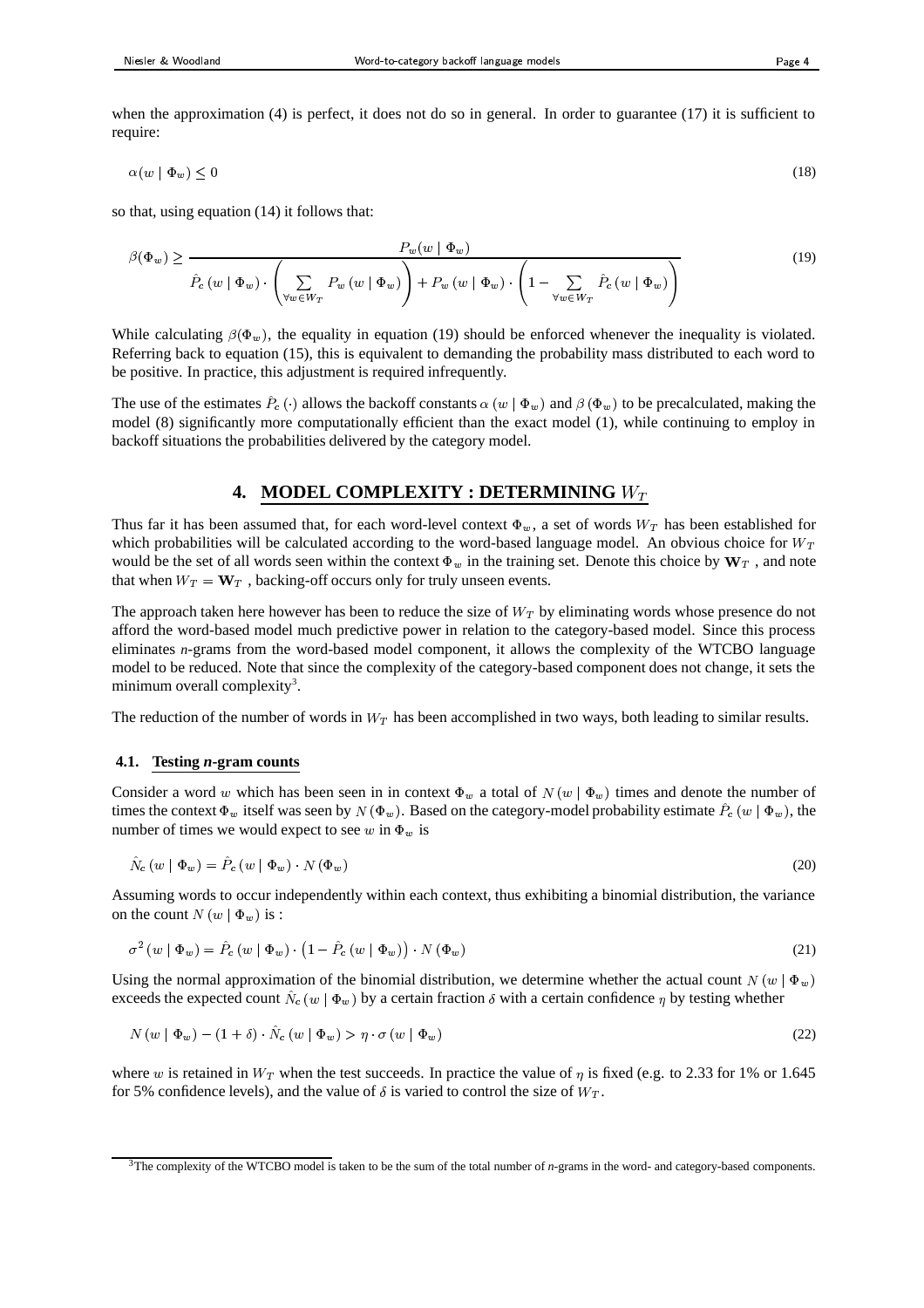#### **4.2. Testing the effect on overall probability**

Testing the *n*-gram counts as described in the previous section allows *n*-grams to be retained in  $W_T$  when their counts are seen to differ from the expected ones in a statistically significant manner. The effect of such pruning decisions upon the perplexity of the resulting language model is not clear, however, since a frequent *n*-gram occurring only slightly more often in the word- than in the category-model might be discarded, although it has a significant effect on the overall likelihood due to its high frequency. Therefore a second pruning criterion has been implemented, which discards those *n*-grams with the smallest effect on the training set likelihood first. The perplexity-complexity tradeoff of the resulting models is similar to that achieved with the count-pruning method.

In particular, an *n*-gram is retained when

$$
\Delta \overline{LP} > \delta \tag{23}
$$

where  $\Delta \overline{LP}$  is the change in mean per-word log probability when using the word-model instead of the categorymodel, and is calculated using

$$
\Delta \overline{LP} = \frac{N \left( w \mid \Phi_w \right) \cdot \left( \log \left( P_w \left( w \mid \Phi_w \right) \right) - \log \left( \hat{P}_c \left( w \mid \Phi_w \right) \right) \right)}{N_{tot}} \tag{24}
$$

where  $N_{tot}$  is the total number of words in the training corpus<sup>4</sup>.

# **5. MODEL BUILDING PROCEDURE**

In summary of the preceding sections, the following steps need to be taken in order to construct a word-to-category backoff language model :

- Build a category-based language model (here varigram models have been constructed as described in [3]).
- Build a word-based *n*-gram model.
- By application of equation (5), determine the probabilities  $\hat{P}_c(w | \Phi_w)$  for each *n*-gram in the word model.
- For each context in the word-model, determine the set  $W_T$  using either equation (22) or equation (23). This is essentially a process of pruning *n*-grams from the word model.
- For the remaining *n*-grams in the word-based model, calculate the  $\alpha$  and  $\beta$  values according to equations (14) and (7).
- Apply the language model according to equation (8).

# **6. RESULTS**

In order to gauge its performance, the described backoff technique has been applied to the LOB, Switchboard and WSJ0 text corpora. In each case language models of various complexities were generated by varying the size of  $W_T$  as described previously, and the resulting perplexities compared with those achieved using a word trigram trained on the same data. The complexity of the latter was controlled by the standard technique of discarding *n*-grams occurring fewer than a threshold number of times in the training text (i.e. varying the *n*-gram cutoffs). Identical thresholds were employed for both bigrams and trigrams in all cases.

<sup>&</sup>lt;sup>4</sup>Normalisation by the quantity  $N_{tot}$  makes  $\Delta \overline{LP}$  and thus also  $\delta$  fairly corpus-independent.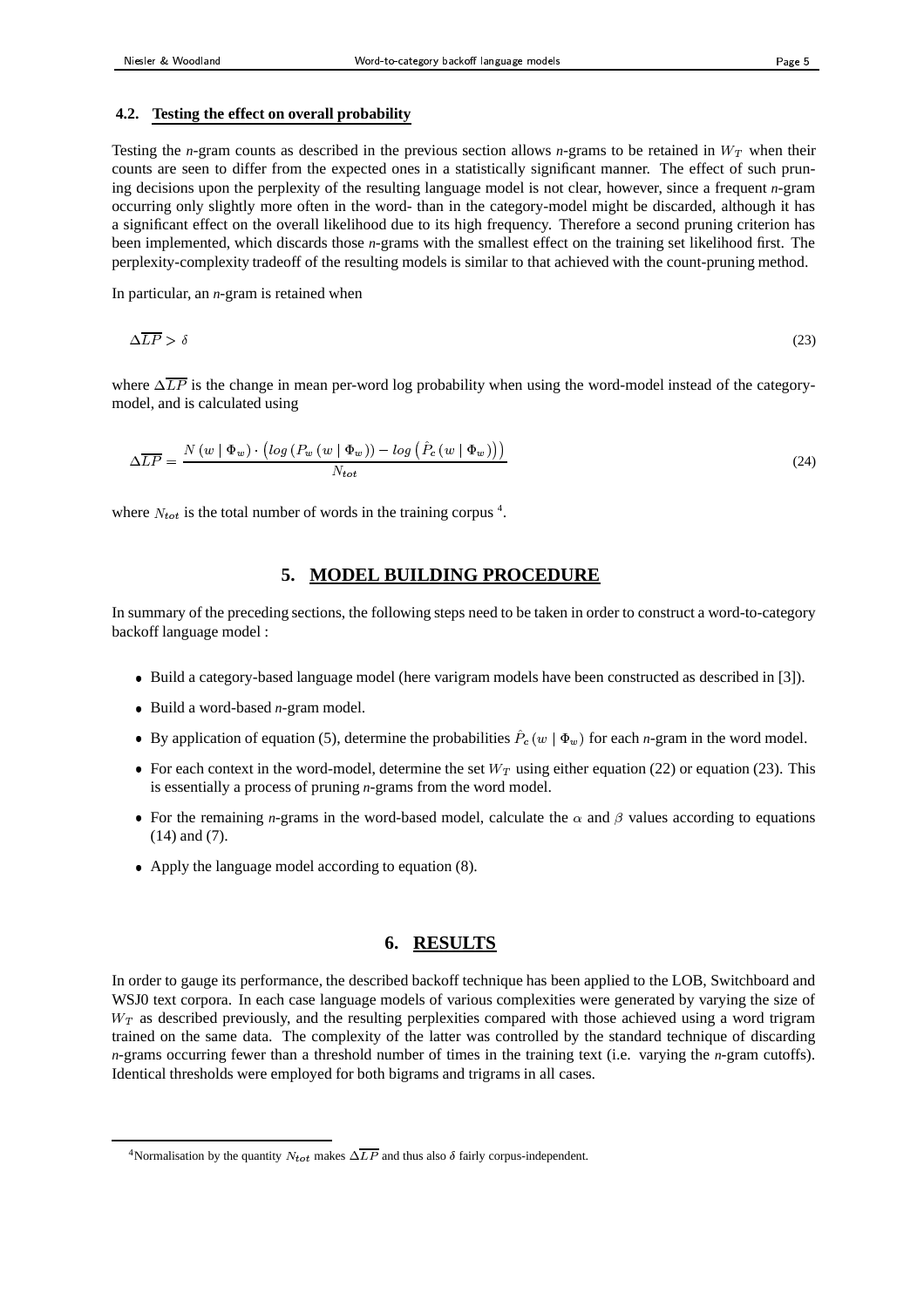### **6.1. LOB corpus**

The LOB corpus [2] consists of approximately 1 million words of text drawn from a variety of sources, including for example fiction, news reportage and religious writing. Training- and test-sets were created by splitting the material evenly across these topics in the ratio 95:5, resulting in a vocabulary size of 41097 words. Category language models of differing complexities were built using pruning thresholds of 1e-4 and 5e-6 as described in [3]. Table 1 shows the details of these individual language models, and figure 1 the performance of the resulting two WTCBO models<sup>5</sup>. In both cases these achieve significant reductions in perplexity relative to the trigram, and offer more favourable complexity vs. performance tradeoff.

|            | Varigram 1 (1e-4) | Varigram 2 (5e-6) | Word trigram |
|------------|-------------------|-------------------|--------------|
| Parameters | 13.585            | 44.380            | 1,142,457    |
| Perplexity | 482.04            | 458.34            | 413.14       |

|                   | 600<br>550 |                |                                          | Word trigram<br>WTCBO <sub>1</sub> |     |                |
|-------------------|------------|----------------|------------------------------------------|------------------------------------|-----|----------------|
|                   | 500        |                |                                          | WTCBO <sub>2</sub>                 |     |                |
| Perplexity<br>450 |            |                |                                          |                                    |     |                |
|                   |            |                |                                          |                                    |     | €              |
|                   | 400        |                |                                          |                                    |     |                |
|                   | 350        |                |                                          |                                    | L 2 |                |
|                   | 0          | $\overline{c}$ | 6<br>4<br>Complexity (number of n-grams) | 8                                  | 10  | 12<br>$x 10^5$ |

**Table 1: Language models for the LOB corpus**

**Figure 1: Performance of word-to-category backoff and trigram language models for the LOB corpus**

#### **6.2. Switchboard corpus**

The Switchboard corpus consists of approximately 1.9 million words of spontaneous telephone conversations concerning a predefined number of topics, and has been the focus of some recent research into conversational speech recognition. A 22,643 word vocabulary closed with respect to the test-set was used, the test-set being the Switchboard dev-test set containing 10,179 words and 1192 sentences. Varigram language models were constructed again using pruning thresholds of 1e-4 and 5e-6, and table 2 shows the characteristics of these individual models while figure 2 shows the performance of the resulting two WTCBO models.

<sup>5</sup>WTCBO 1 and 2 are built using varigram 1 and 2 respectively.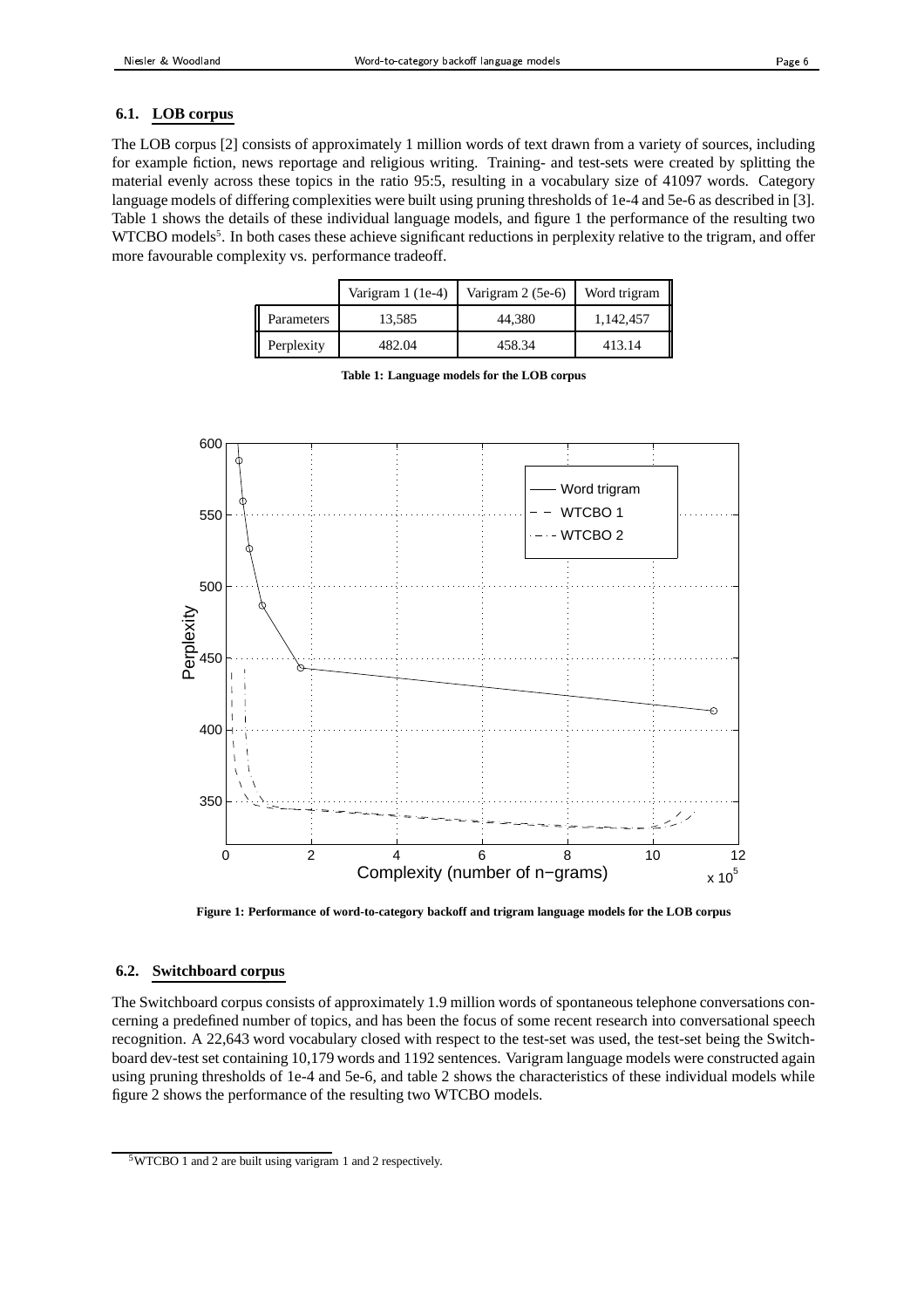|            | Varigram 1 (1e-4) | Varigram 2 (5e-6) | Word trigram |
|------------|-------------------|-------------------|--------------|
| Parameters | 13.627            | 54,547            | 1,183,880    |
| Perplexity | 155.40            | 145.28            | 96.57        |

|  |  |  |  |  |  |  |  | Table 2: Language models for the Switchboard corpus |  |
|--|--|--|--|--|--|--|--|-----------------------------------------------------|--|
|--|--|--|--|--|--|--|--|-----------------------------------------------------|--|



**Figure 2: Performance of the WTCBO and trigram language models for the LOB corpus**

The larger varigram leads to a WTCBO model with lower minimum perplexity and improved performance for model complexities exceeding approximately 60,000 *n*-grams, while the smaller leads to performance that is slightly diminished in this region but better for smaller numbers of *n*-grams. The WTCBO model offers a slight improvement in perplexity with respect to the trigram (approximately 2.7% in figure 2) and, depending on the choice of varigram complexity, a significantly improved complexity vs. performance tradeoff characteristic.

The limited number of conversational topics in the Switchboard corpus leads to a reduction in the training-set sparseness and better coverage by the word trigram than for LOB (the backoff rate drops by 41% from the latter to the former). Thus there is less need for the generalising ability of the category-model, and consequently a smaller perplexity improvement.

#### **6.3. WSJ0 corpus**

This corpus consists of approximately 37 million words of text drawn from the Wall Street Journal over the period 1987-89 inclusive. A 65K vocabulary was used to build language models. The standard 2.1 million word set-aside dev-test text for WSJ0 was used as a test-set. Table 3 shows individual language model details, and figure 3 the performance of the WTCBO and trigram models.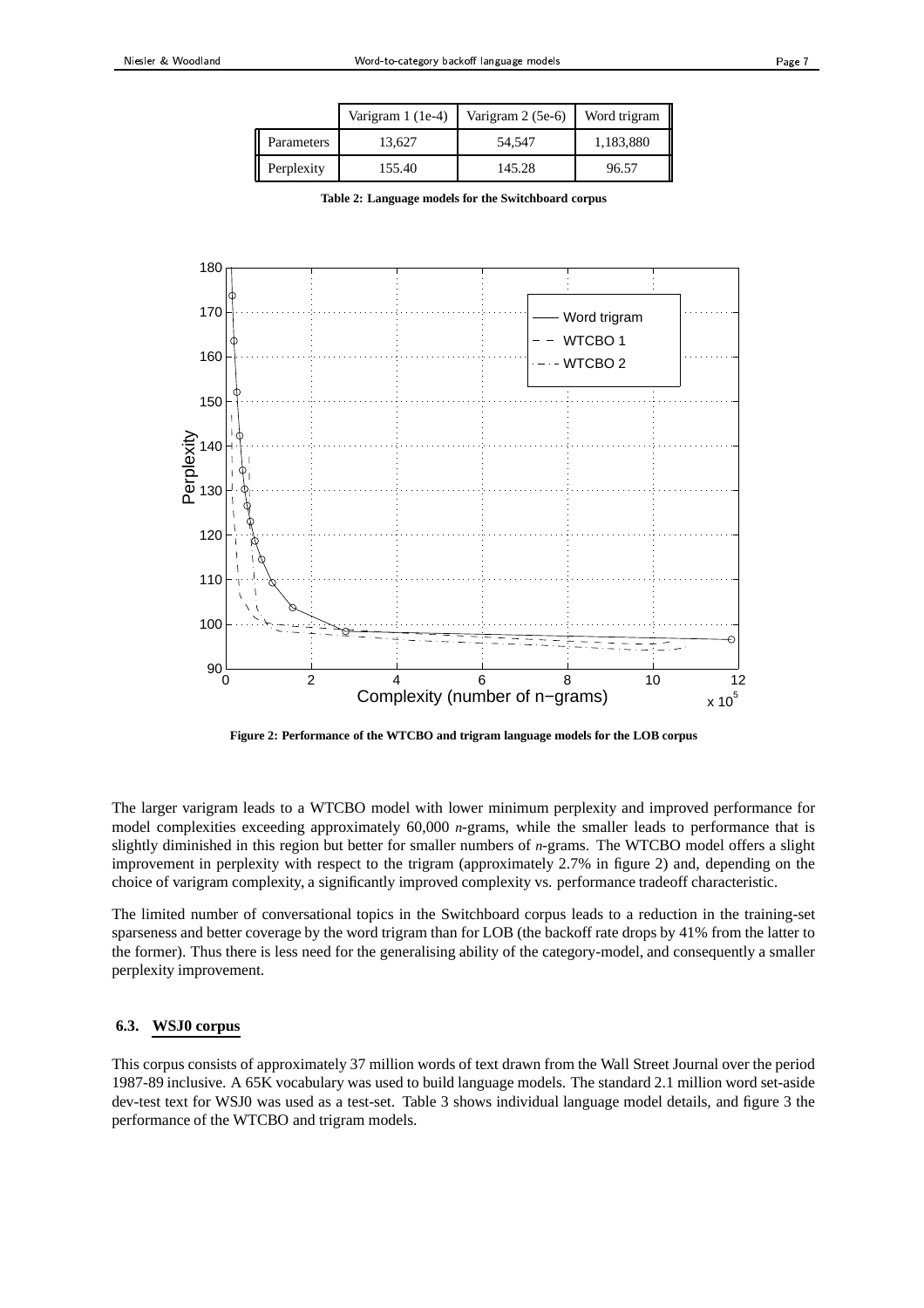|            | Varigram | Word trigram |
|------------|----------|--------------|
| Parameters | 174,261  | 13,047,678   |
| Perplexity | 481.73   | 132.21       |

**Table 3: Language models for the WSJ0 corpus**



**Figure 3: Performance of word-to-category backoff and trigram language models for the WSJ0 corpus**

From figure 3 we see that, while in this case the WTCBO model does not offer substantial perplexity improvements over the word-based trigram, it still allows a significantly better complexity vs. performance tradeoff. As was found for the switchboard corpus, perplexity improvements are small when the word-model is well-trained, which it is for WSJ0 due to the large amount of training data.

# **7. SUMMARY AND CONCLUSION**

A language model which backs-off from a word-based to a category-based *n*-gram model has been introduced. The category-model, which is based on part-of-speech classifications and allows words to belong to multiple categories, is able to generalise to unseen word sequences and therefore appropriate in backoff situations. This technique greatly improves perplexities for sparse corpora, and offers significantly better complexity vs. performance tradeoffs when compared with standard trigram models.